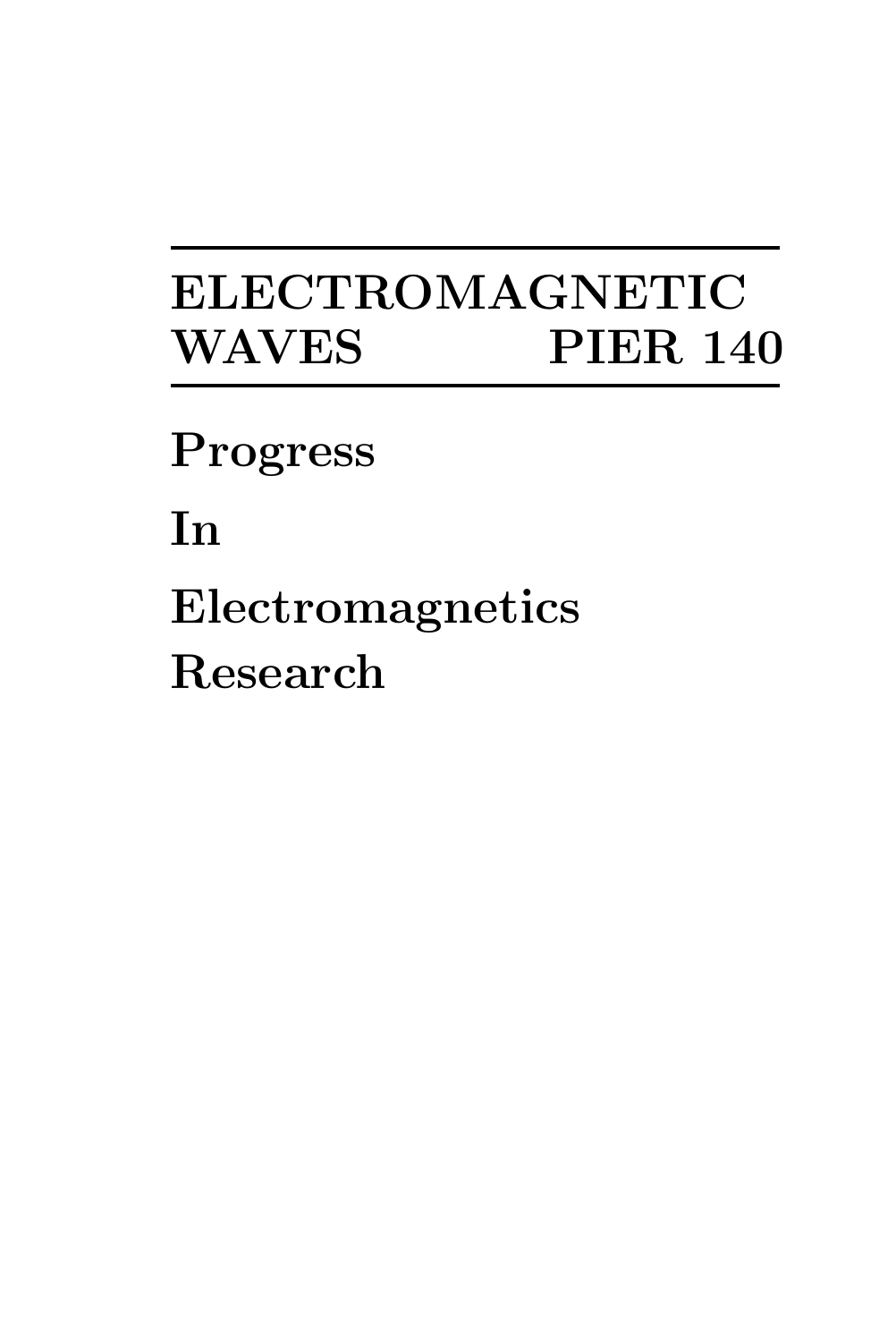°c 2013 EMW Publishing. All rights reserved.

No part of this publication may be reproduced. Request for permission should be addressed to the Publisher.

All inquiries regarding copyrighted material from this publication, manuscript submission instructions, and subscription orders and price information should be directed to: EMW Publishing, P. O. Box 425517, Kendall Square, Cambridge, Massachusetts 02142, USA.

ISSN 1070-4698

E-ISSN 1559-8985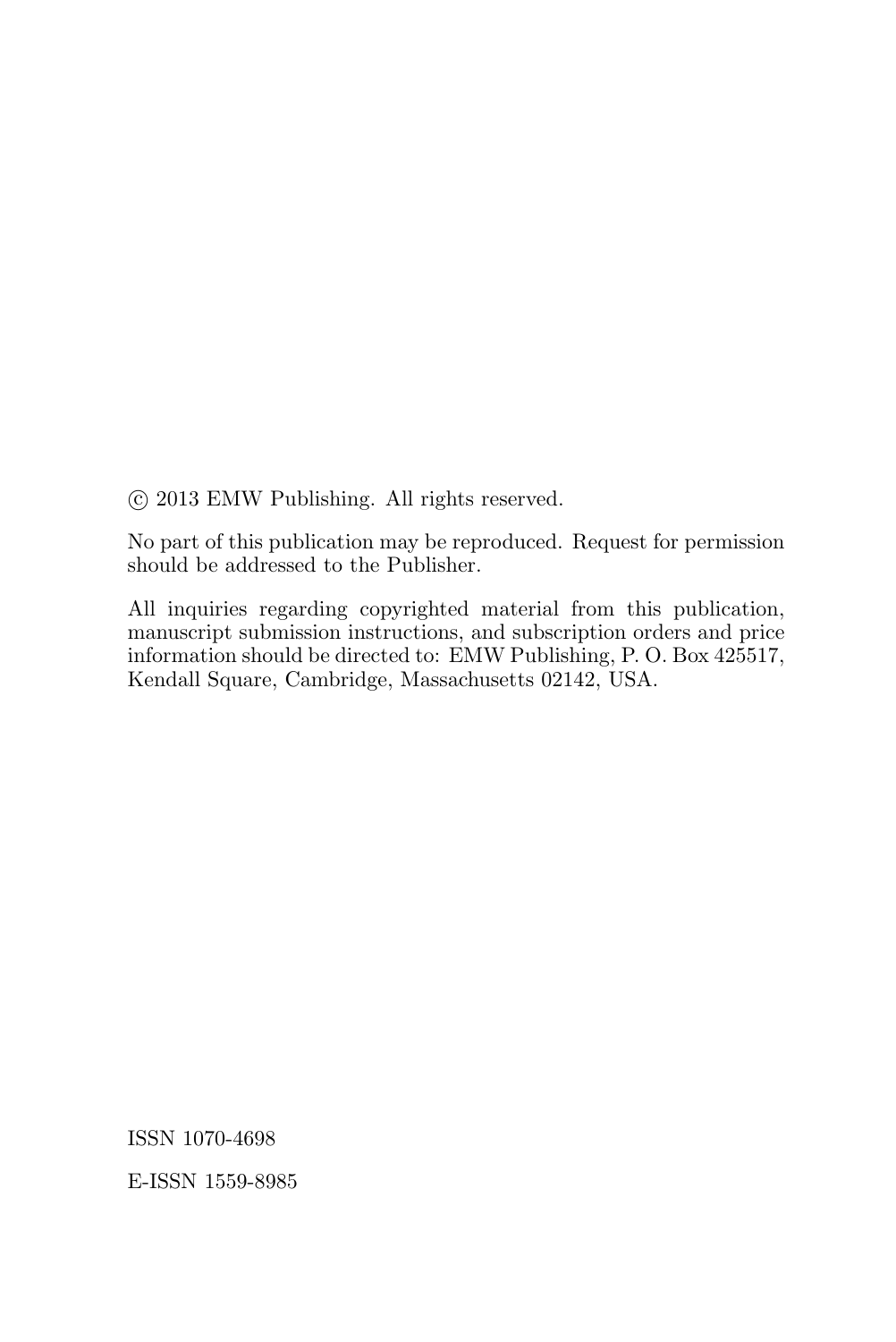# ELECTROMAGNETIC **PIER 140**

Progress

In

# Electromagnetics Research

Chief Editor: Weng Cho Chew

EMW Publishing Cambridge, Massachusetts, USA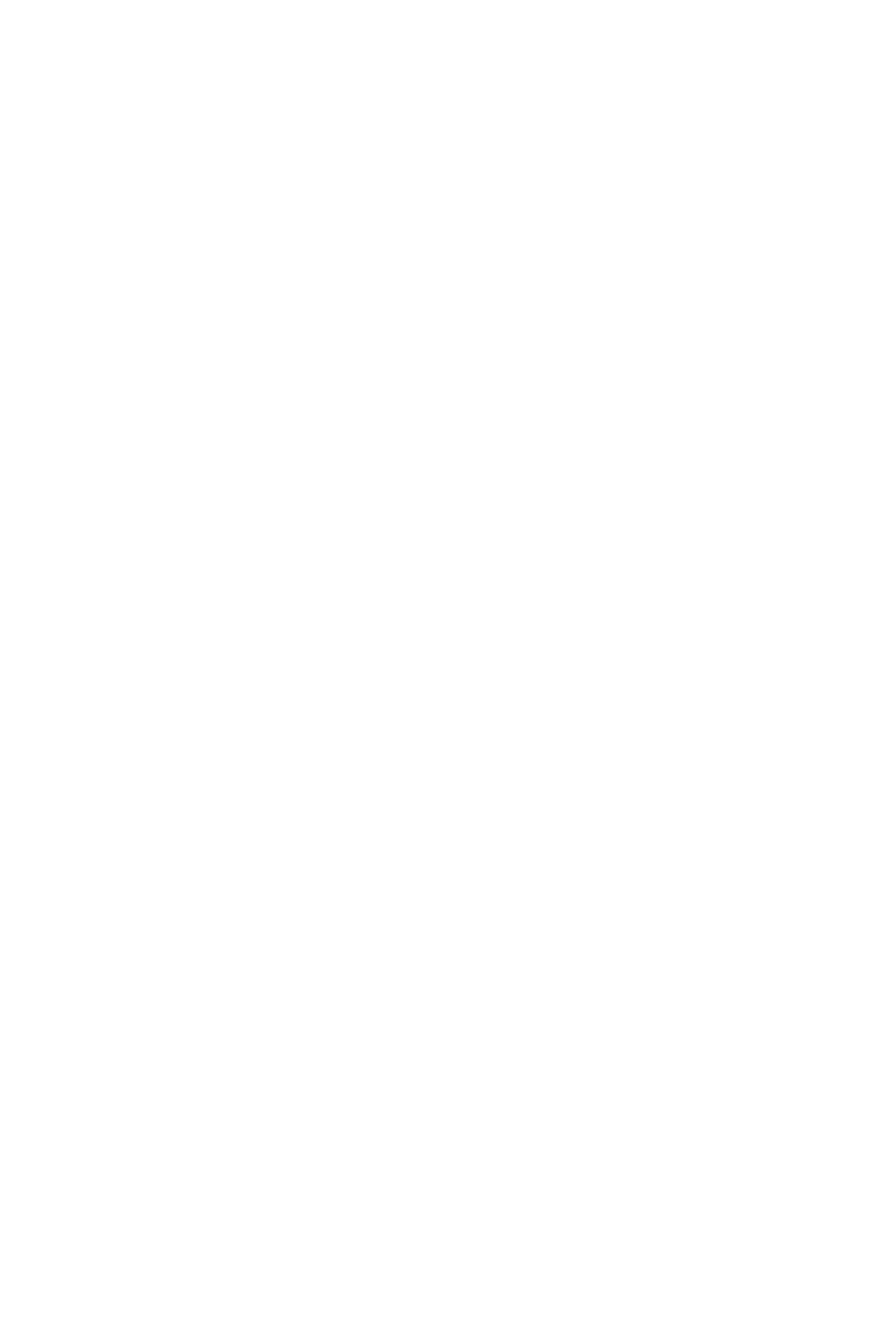# **CONTENTS**

#### DIRECTIONAL ANTENNAS FOR COGNITIVE RADIO: ANALYSIS AND DESIGN RECOMMENDATIONS

Noman Murtaza, Rajesh K. Sharma, Reiner S. Thomä and Matthias A. Hein

| 2 Design Considerations for Directional Antennas for Cognitive |  |
|----------------------------------------------------------------|--|
|                                                                |  |
|                                                                |  |
| 4 Analysis of Directional Antennas in Heterogeneous Propaga-   |  |
|                                                                |  |
|                                                                |  |

#### AN APPROACH FOR MULTI-BAND BANDPASS FILTER DESIGN BASED ON ASYMMETRIC HALF-WAVELENGTH RESONATORS

Xiuping Li and Huisheng Wang

| 2 Analysis of the Asymmetric Half-wave-length Resonators |  |
|----------------------------------------------------------|--|
|                                                          |  |
|                                                          |  |
|                                                          |  |

# SPARSE AUTOFOCUS RECOVERY FOR UNDER-SAMPLED LINEAR ARRAY SAR 3-D IMAGING

Shun-Jun Wei and Xiao-Ling Zhang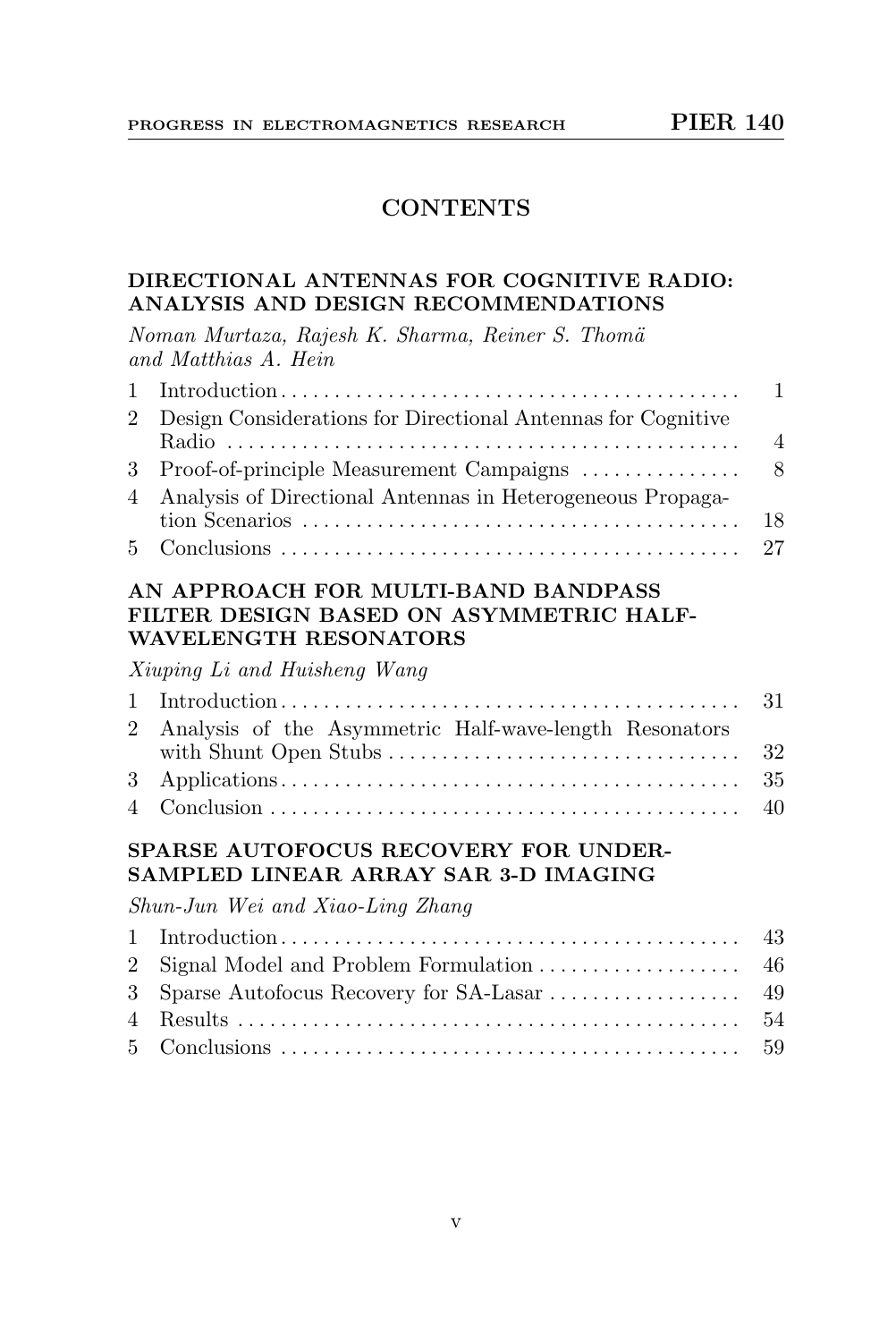#### IMAGING ENHANCEMENT OF STEPPED FREQUEN-CY RADAR USING THE SPARSE RECONSTRUCTION **TECHNIQUE**

Bo Pang, Da-Hai Dai, Shi-Qi Xing, Yong-Zhen Li and Xue-Song Wang

| 4 Numerical Iterative Super-resolving Imaging Algorithm  71 |  |
|-------------------------------------------------------------|--|
|                                                             |  |
|                                                             |  |

#### THE ACCURATE FOURTH-ORDER DOPPLER PARAMETER CALCULATION AND ANALYSIS FOR GEOSYNCHRONOUS SAR

Bingji Zhao, Xiangyang Qi, Hongjun Song, Wenjun Gao Xiaolei Han and Runpu Chen

# ARTIFICIAL MAGNETIC MATERIALS SYNTHESIS WITH GENERIC METALLIC BROKEN LOOPS

Ali Kabiri and Omar M. Ramahi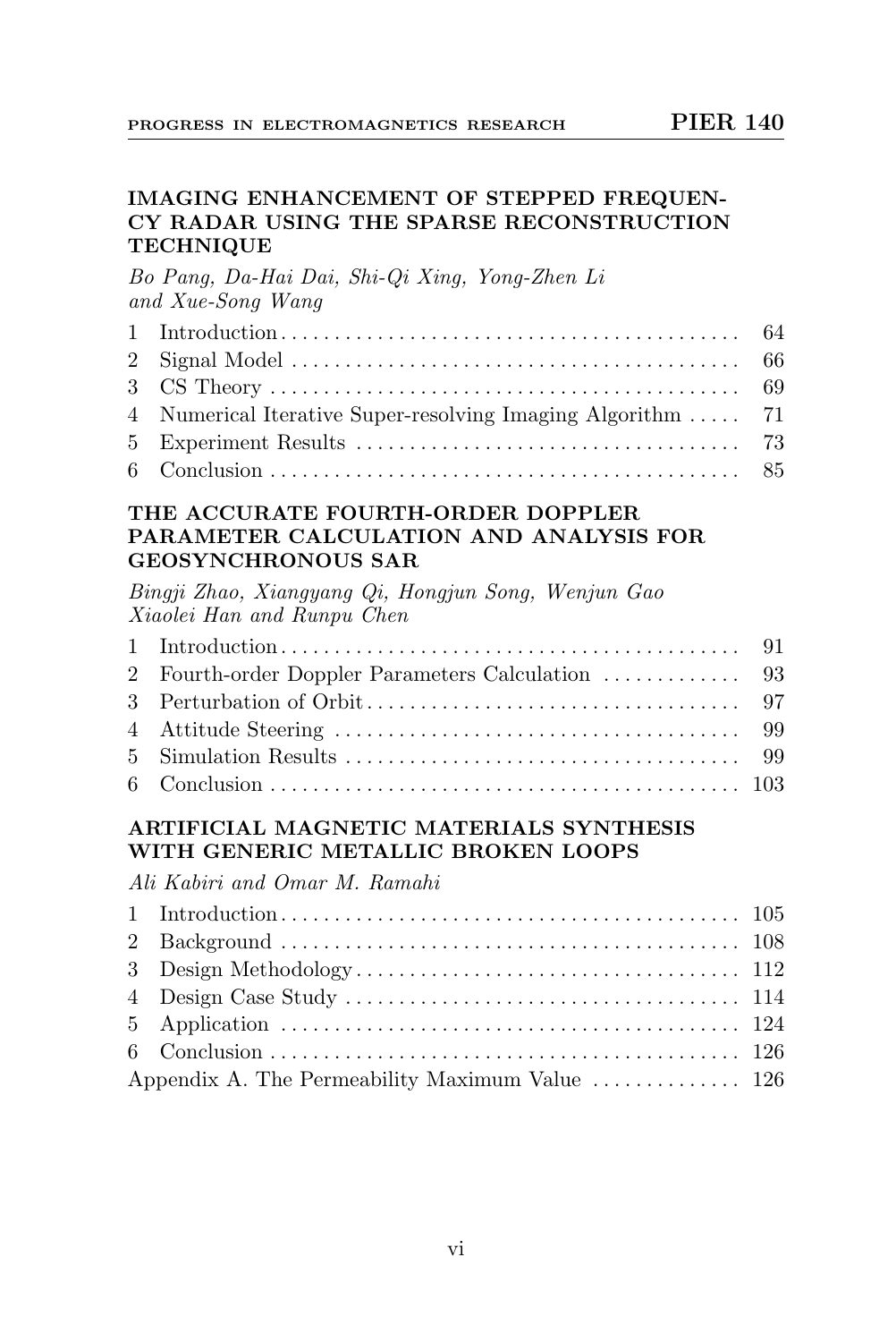#### ANALYTICAL DESIGN AND FEM VERIFICATION OF A NOVEL THREE-PHASE SEVEN LAYERS SWITCHED RELUCTANCE MOTOR

Ebrahim Afjei, Alireza Siadatan, and Hossein Torkaman

| 3 The Structure of Novel Three-phase Seven Layers Switched |  |
|------------------------------------------------------------|--|
|                                                            |  |
|                                                            |  |
|                                                            |  |
|                                                            |  |

#### THE IMPROVEMENT OF ARRAY ANTENNA PERFORMANCE WITH THE IMPLEMENTATION OF AN ARTIFICIAL MAGNETIC CONDUCTOR (AMC) GROUND PLANE AND IN-PHASE SUPERSTRATE

Raimi Dewan, Sharul K. A. Rahim, Siti F. Ausordin and Teddy Purnamirza

| 3 AMC Ground Plane and In-phase Superstrate Integrated |  |
|--------------------------------------------------------|--|
|                                                        |  |
|                                                        |  |
|                                                        |  |

#### CONTROLLED RADIATION FROM DIELECTRIC SLABS OVER SPOOF SURFACE PLASMON WAVEGUIDES

Oscar Quevedo-Teruel

| 2 Waveguide below a Homogeneous Substrate  170 |  |
|------------------------------------------------|--|
|                                                |  |
|                                                |  |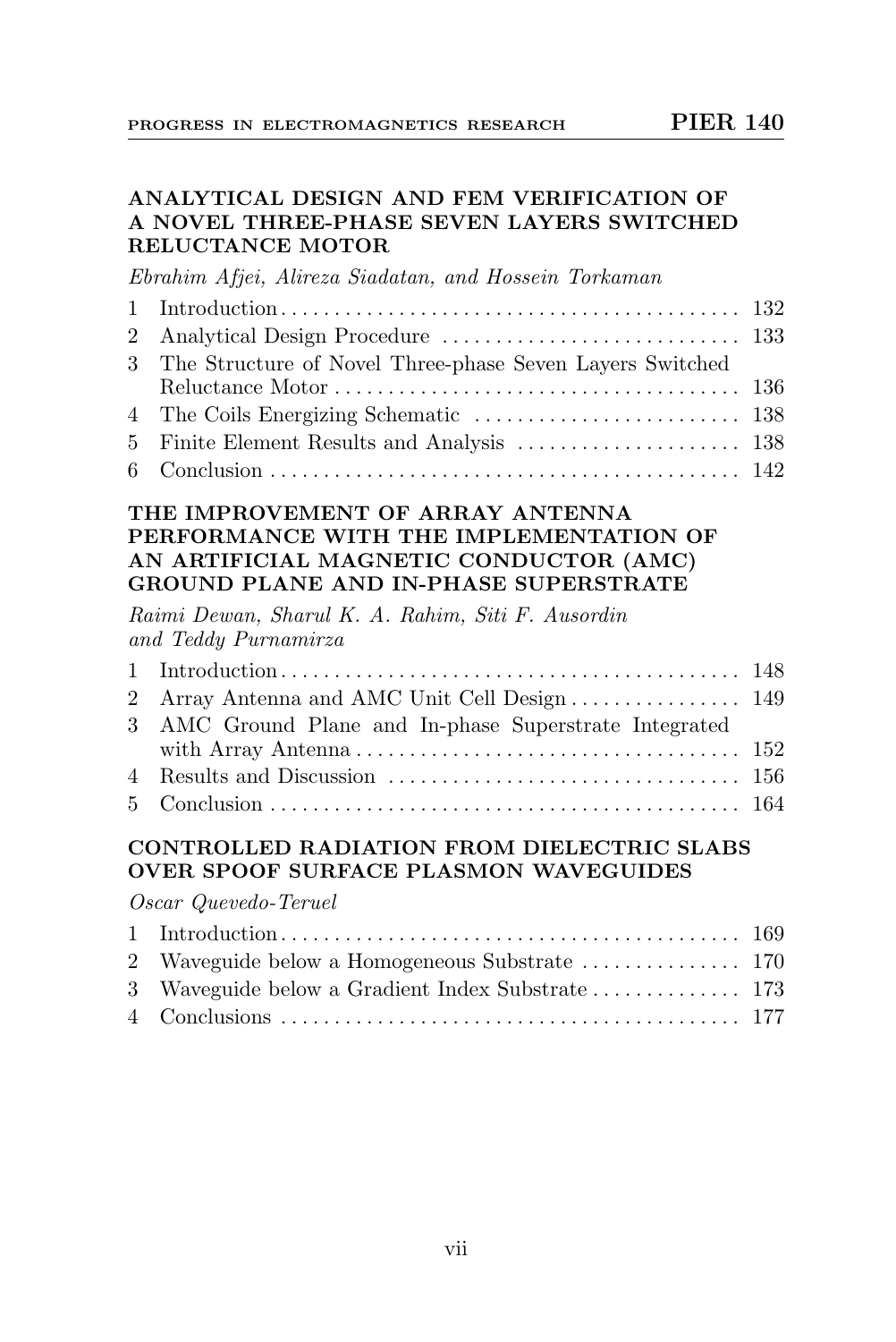# ESTIMATING THE REDUCTION OF RADIATED EMI-SSIONS FROM TFT-LCD PANEL USING NETWORK ANALYZER WITH A BULK CURRENT INJECTION PROBE

#### Cheng-Yu Ho, Kai-Syuan Chen, Tzyy-Sheng Horng and Jian-Ming Wu

| 3 Diagnosis of Common-mode Radiation from TFT-LCD Panel 185 |  |
|-------------------------------------------------------------|--|
|                                                             |  |
|                                                             |  |

#### A LEAKY WAVE SLOT ANTENNA ARRAY USING SINGLE METAL LAYER WITH AZIMUTHALLY OMNIDIRECTIONAL PATTERN

Yue Li, Zhijun Zhang, and Zhenghe Feng

# NOVEL SYMMETRICAL COUPLED-LINE DIRECTION-AL COUPLER BASED ON RESONANT-TYPE COMPO-SITE RIGHT-/LEFT-HANDED TRANSMISSION LINES

Yanbing Ma, Huaiwu Zhang, and Yuanxun Li

| 2 Equivalent Circuit Model and Parameter Extraction 215 |  |
|---------------------------------------------------------|--|
|                                                         |  |
|                                                         |  |
|                                                         |  |
|                                                         |  |

#### ASYMMETRIC TRANSMISSION OF LINEARLY POLARIZED WAVES AND DYNAMICALLY WAVE ROTATION USING CHIRAL METAMATERIAL

Furkan Dincer, Cumali Sabah, Muharrem Karaaslan, Emin Unal Mehmet Bakir and Utku Erdiven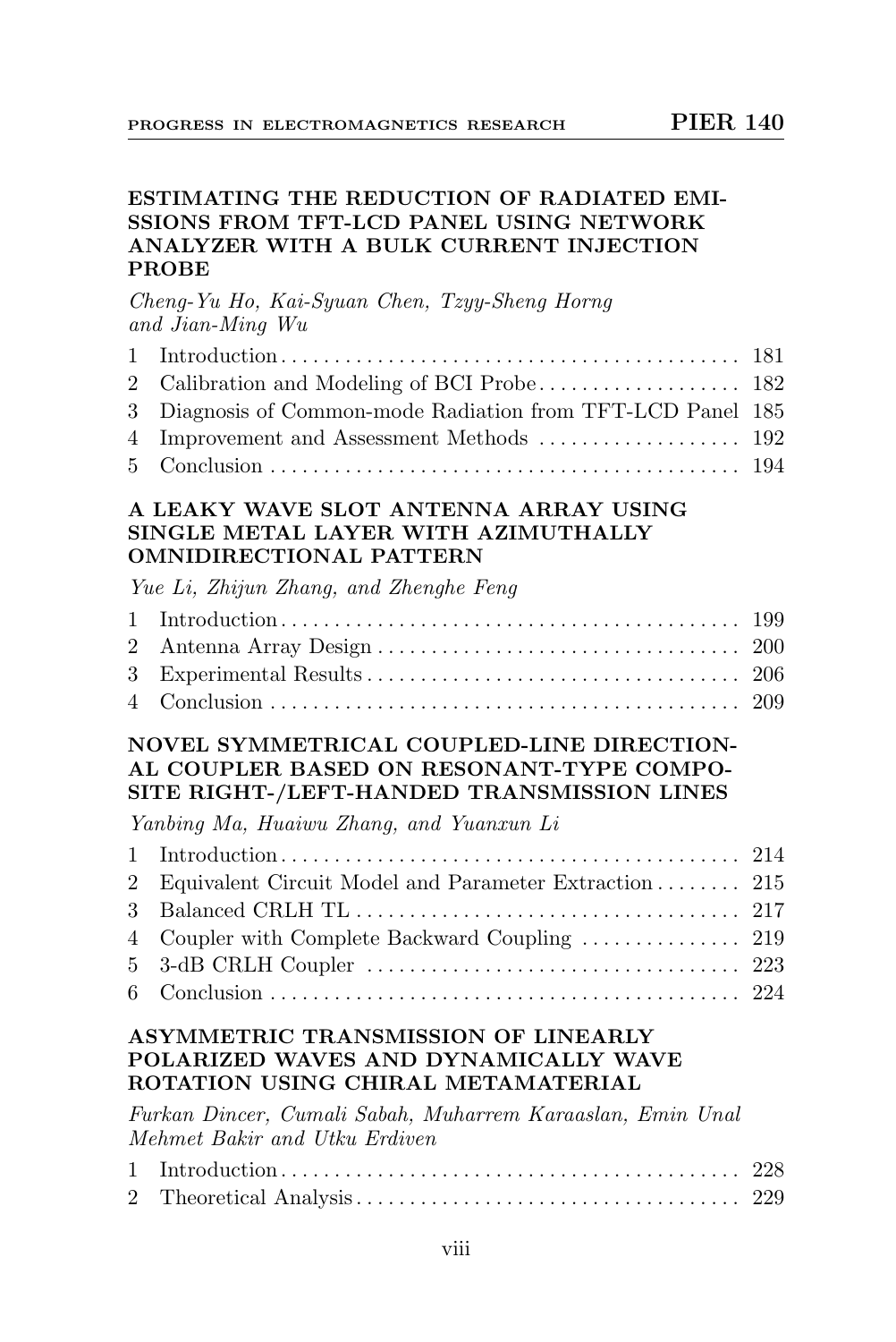# PROGRESS IN ELECTROMAGNETICS RESEARCH PIER 140

| 3<br>4<br>5                                                                                                         |                                                                                                                         | 230 |
|---------------------------------------------------------------------------------------------------------------------|-------------------------------------------------------------------------------------------------------------------------|-----|
|                                                                                                                     | ELECTRONICALLY RECONFIGURABLE BEAM<br>STEERING ANTENNA USING EMBEDDED RF PIN<br><b>BASED PARASITIC ARRAYS (ERPPA)</b>   |     |
|                                                                                                                     | Thennarasan Sabapathy, Mohd F. B. Jamlos, R. Badlishah Ahmad<br>Muzammil Jusoh, Mohd I. Jais, and Muhammad R. Kamarudin |     |
| 1                                                                                                                   |                                                                                                                         | 242 |
| $\overline{2}$                                                                                                      |                                                                                                                         | 244 |
| 3                                                                                                                   | Stage 2: Design and Analysis with DC Biasing                                                                            | 248 |
| 4<br>5                                                                                                              | Experimental Analysis with the Fabricated Antenna<br>Practical Antenna Measurement Using High Speed Wireless            | 253 |
|                                                                                                                     |                                                                                                                         | 255 |
| 6                                                                                                                   |                                                                                                                         | 259 |
|                                                                                                                     | NUMERICALLY EFFICIENT TECHNIQUE FOR<br>METAMATERIAL MODELING                                                            |     |
|                                                                                                                     | Ravi Kumar Arya, Chiara Pelletti, and Raj Mittra                                                                        |     |
| $\mathbf{1}$                                                                                                        |                                                                                                                         | 263 |
| $\overline{2}$                                                                                                      | Procedure for Wire Elements                                                                                             | 265 |
| 3                                                                                                                   | Procedure for Three-dimensional Structures                                                                              | 268 |
| 4                                                                                                                   |                                                                                                                         |     |
| 5                                                                                                                   |                                                                                                                         |     |
| OPTIMIZATION FOR BRAIN ACTIVITY MONITORING<br>WITH NEAR INFRARED LIGHT IN A FOUR-LAYERED<br>MODEL OF THE HUMAN HEAD |                                                                                                                         |     |
|                                                                                                                     | Zefei Guo, Fuhong Cai, and Sailing He                                                                                   |     |
| 1                                                                                                                   |                                                                                                                         | 278 |
| $\overline{2}$                                                                                                      |                                                                                                                         |     |
| 3                                                                                                                   |                                                                                                                         |     |
| 4                                                                                                                   |                                                                                                                         | 293 |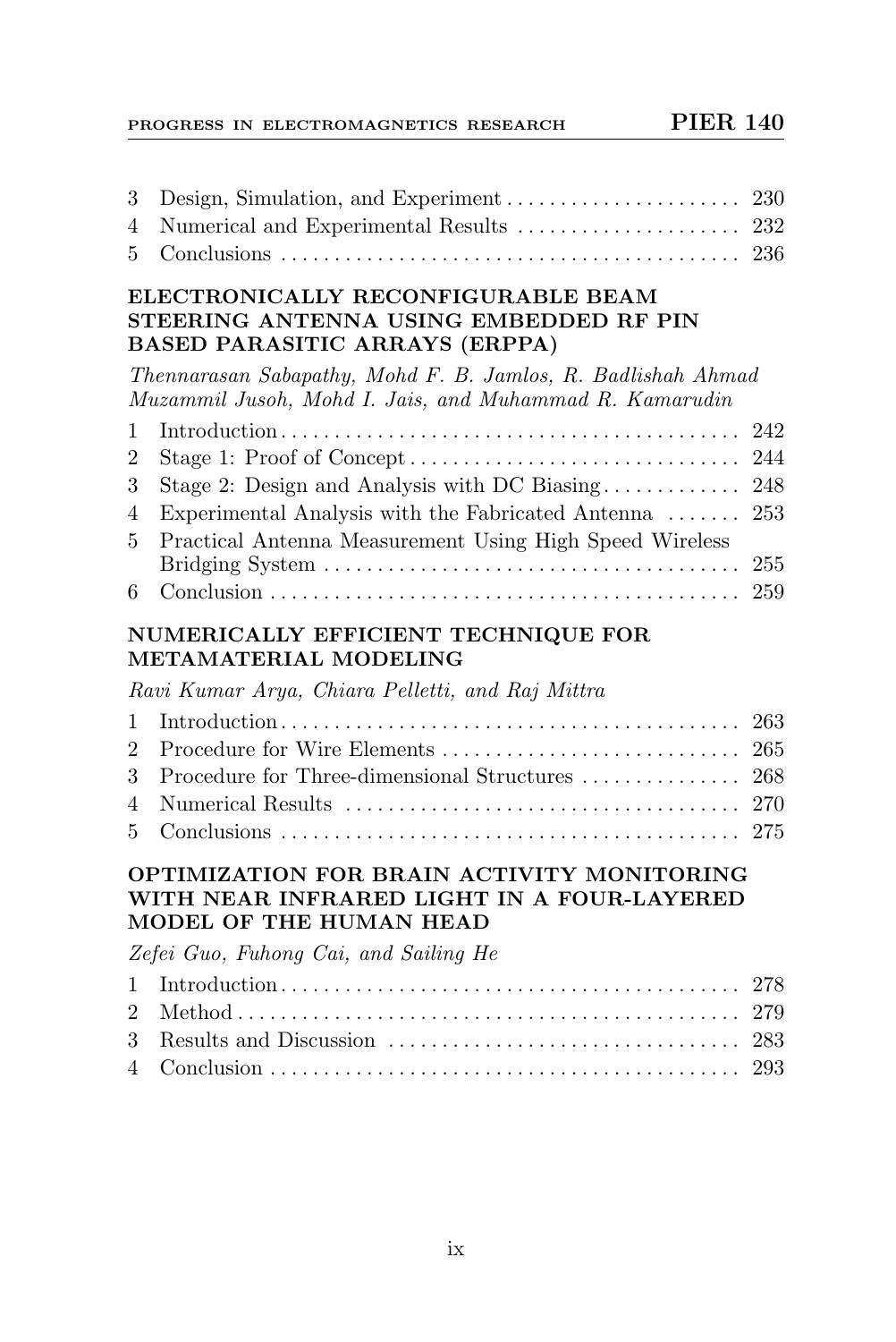#### SIMPLE, TAYLOR-BASED WORST-CASE MODEL FOR FIELD-TO-LINE COUPLING

Sjoerd T. Op't Land, Mohamed Ramdani, Richard Perdriau Marco Leone and M'hamed Drissi

#### NANOPARTICLES WITH AGGREGATION-INDUCED EMISSION FOR MONITORING LONG TIME CELL MEMBRANE INTERACTIONS

Hao Cheng, Wei Qin, Zhenfeng Zhu, Jun Qian, Anjun Qin Ben Zhong Tang and Sailing He

# ANALYSIS OF TRANSMISSION PROPERTIES IN A PHOTONIC QUANTUM WELL CONTAINING SUPER-CONDUCTING MATERIALS

Tsung-Wen Chang, Jia-Wei Liu, Tzong-Jer Yang and Chien-Jang Wu

# ROBUST ADAPTIVE BEAMFORMING AGAINST ARRAY CALIBRATION ERRORS

Kai Yang, Zhiqin Zhao, and Qing Huo Liu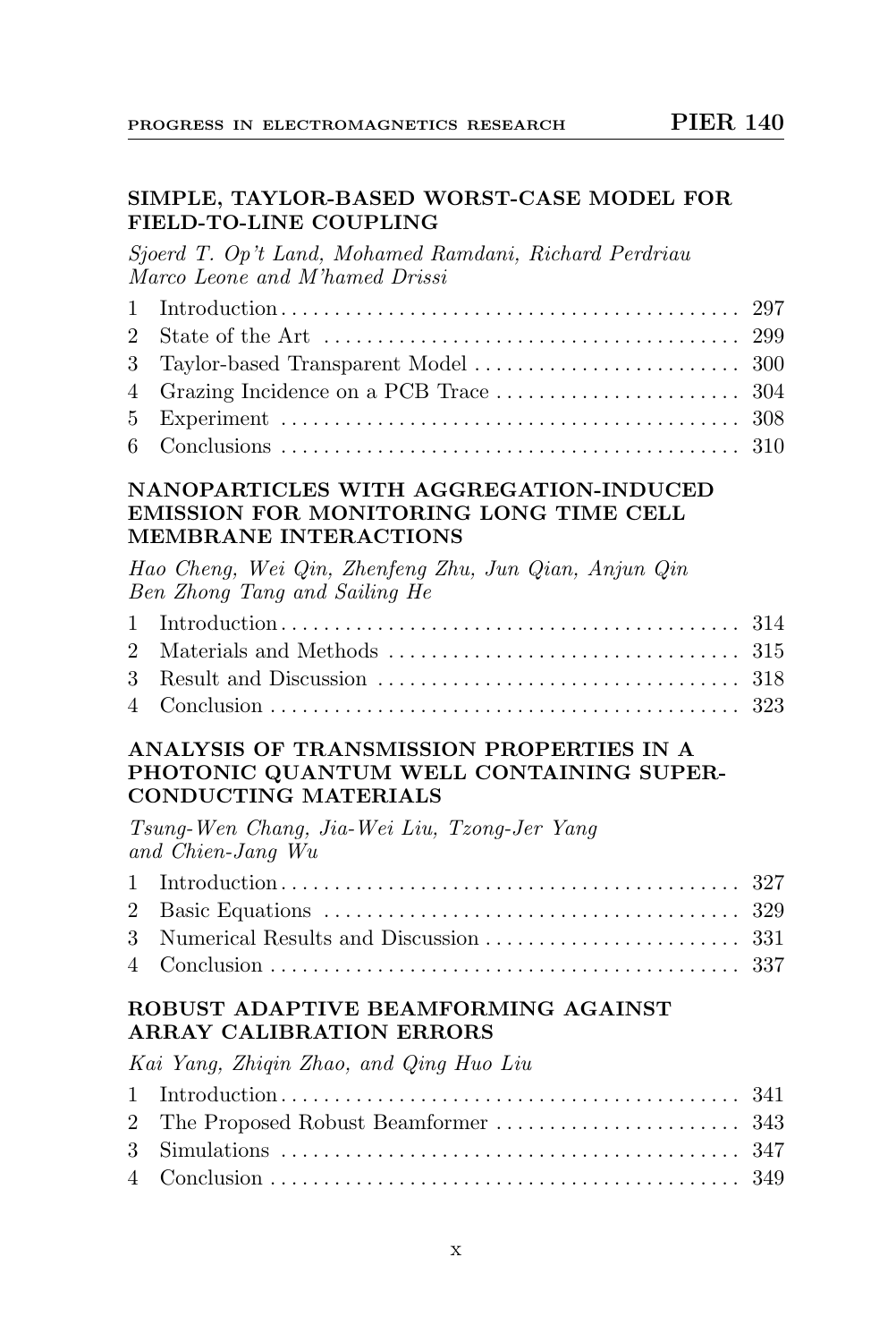#### FREQUENCY DEPENDENT MODEL OF SHEET RESISTANCE AND EFFECT ANALYSIS ON SHIELDING EFFECTIVENESS OF TRANSPARENT CONDUCTIVE MESH COATINGS

Yongmeng Liu and Jiubin Tan

| $\mathbf{1}$   |                                                                                                                                                      | 353 |
|----------------|------------------------------------------------------------------------------------------------------------------------------------------------------|-----|
| $\overline{2}$ |                                                                                                                                                      |     |
| 3              |                                                                                                                                                      | 366 |
|                | THE INFLUENCE OF LIGHT BEAM CONVERGENCE<br>ON THE STOP-BANDS OF A ONE-DIMENSIONAL<br>PHOTONIC CRYSTAL                                                |     |
|                | Vladimir A. Tolmachev, Kevin Berwick, and Tatiana S. Perova                                                                                          |     |
| $\mathbf{1}$   | $Introduction \dots \dots \dots \dots \dots \dots \dots \dots \dots \dots \dots \dots \dots \dots \dots$                                             | 369 |
| $2^{\circ}$    | Calculation of Reflection Spectra of 1D PC Using a Model<br>Incorporating a Converging Light Beam                                                    | 371 |
| $3^-$          | Investigation of Influence of Light Beam Convergence Using<br>a Gap Map Approach $\dots\dots\dots\dots\dots\dots\dots\dots\dots\dots\dots\dots\dots$ | 374 |
| 4              | Experimental Evaluation of the Influence of the Convergence                                                                                          | 375 |
| 5.             |                                                                                                                                                      | 382 |
|                | AN INTEGRATED SIMULATION APPROACH AND<br>EXPERIMENTAL RESEARCH ON MICROWAVE<br><b>INDUCED THERMO-ACOUSTIC TOMOGRAPHY</b>                             |     |

#### SYSTEM

Jian Song, Zhi-Qin Zhao, Jin-Guo Wang, Xiao-Zhang Zhu Jiang-Niu Wu, Zai-Ping Nie, Qing-Huo Liu

#### ANALYSIS OF TRANSIENT ELECTROMAGNETIC SCATTERING USING THE MULTILEVEL TIME DOMAIN FAST DIPOLE METHOD

| J. Ding, L. Yu, W. Xu, C. Gu, and Z. Li |  |
|-----------------------------------------|--|
|                                         |  |
|                                         |  |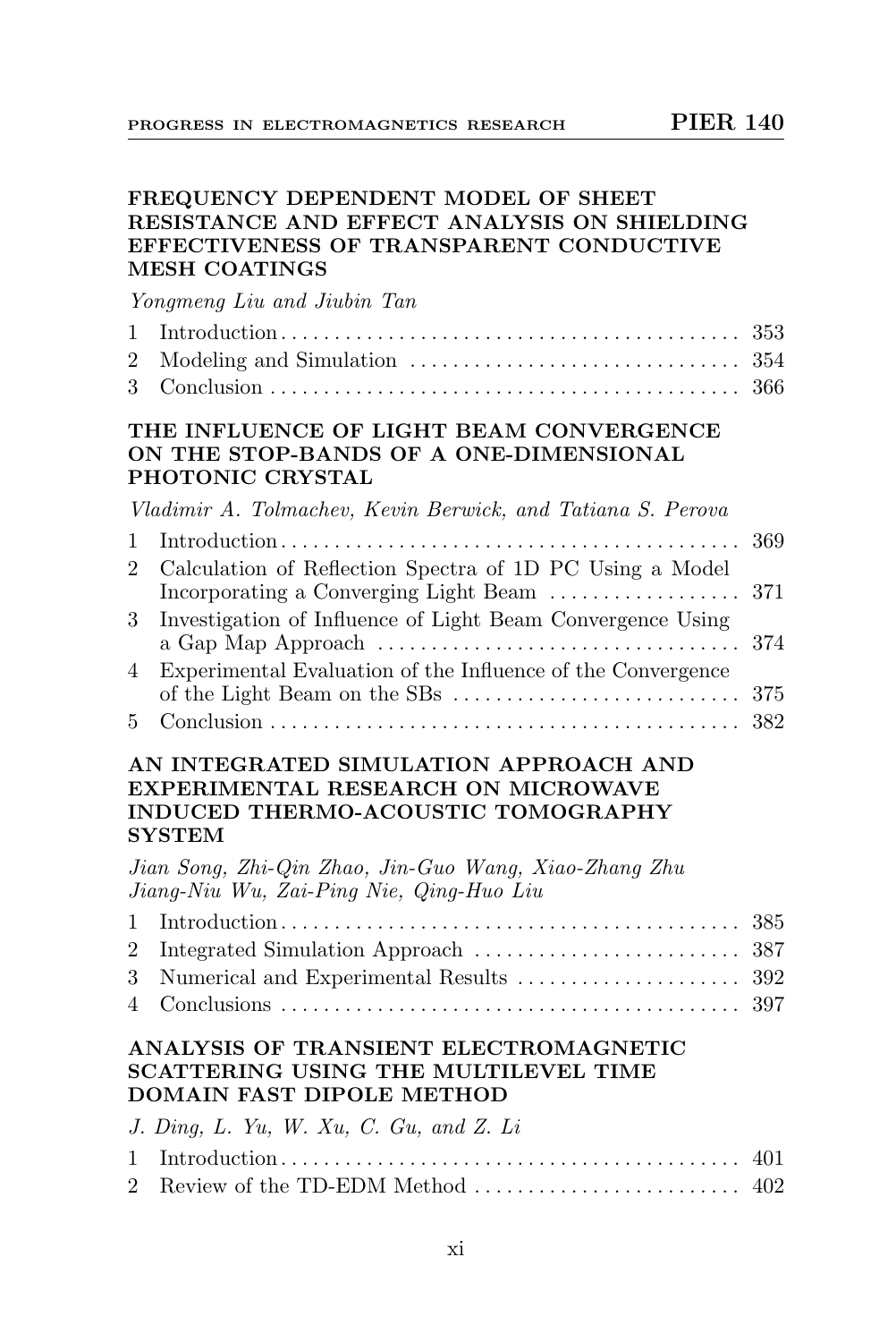| 3 The Multilevel Time Domain Fast Dipole Method  404 |  |
|------------------------------------------------------|--|
|                                                      |  |
|                                                      |  |

#### DEVELOPMENT AND CALIBRATION OF A K-BAND GROUND-BASED HYPERSPECTRAL MICROWAVE RADIOMETER FOR WATER VAPOR MEASUREMENTS

Yan Xie, Jingxiong Chen, Dawei Liu, Changchun Lv, Kai Liu and Jungang Miao

#### SECOND-ORDER FORMULATION FOR THE QUASI-STATIC FIELD FROM A HORIZONTAL ELECTRIC DIPOLE ON A LOSSY HALF-SPACE

#### Mauro Parise

# MULTI-BAND NEGATIVE REFRACTIVE INDEX IN FERRITE-BASED METAMATERIALS

Ke Bi, Ji Zhou, Xiaoming Liu, Chuwen Lan, and Hongjie Zhao

# DEGREE OF DEPOLARIZATION OF QUANTIZATION HERMITE-GAUSSIAN BEAM IN A TURBULENT ATMOSPHERE

|  | Licheng Zhang, Yixin Zhang, and Yun Zhu |  |  |
|--|-----------------------------------------|--|--|
|  |                                         |  |  |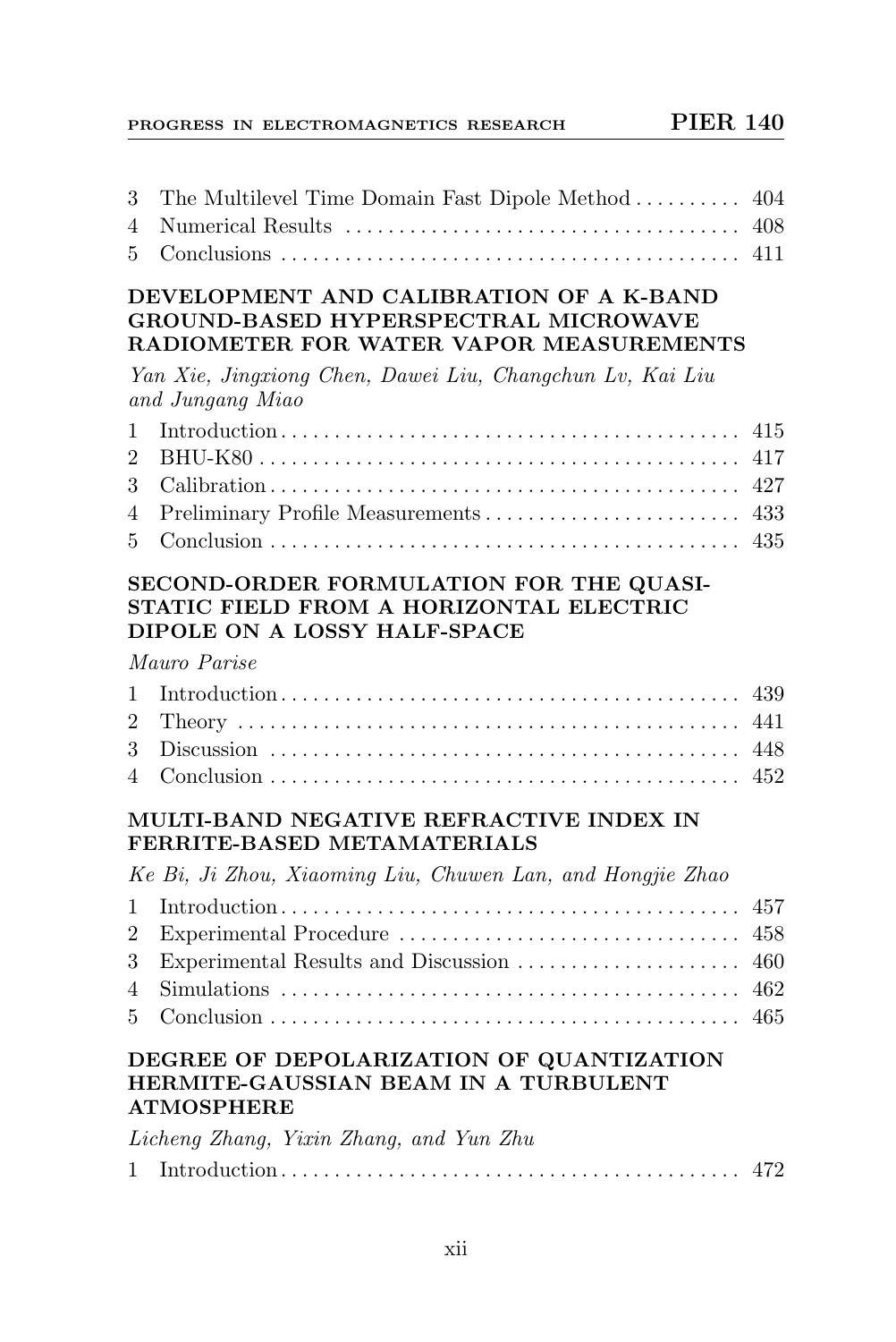| 2 The Quantum Stokes Operators and the Degree of Depolar-      |  |
|----------------------------------------------------------------|--|
|                                                                |  |
| 3 The Quantum Stokes Operators in a Turbulent Atmosphere . 474 |  |
|                                                                |  |
|                                                                |  |

# NON-LINEAR OPTIMIZATION OF AN INJECTION LOCKED HIGH EFFICIENCY VCO WITH ARBITRA-RILY WIDTH MODULATED MICROSTRIP LINE NETWORKS

Marta Gonzalez, Samuel Ver Hoeye, Miguel Fernandez Carlos Vazquez, George R. Hotopan, Rene Camblor and Fernando Las Heras

| 3 Arbitrarily Width Modulated Microstrip Line (AWMML)   |  |
|---------------------------------------------------------|--|
|                                                         |  |
|                                                         |  |
| 5 Synchronized Solutions of the High Efficiency VCO 498 |  |
|                                                         |  |
|                                                         |  |
|                                                         |  |

# A COMPACT MICROSTRIP QUADRUPLEXER USING SLOTLINE STEPPED IMPEDANCE STUB LOADED RESONATORS

Zhi Peng Li, Li Juan Zhang, Tao Su, and Chang Hong Liang

#### ELECTROMAGNETIC DESIGN AND FEM ANALYSIS OF A NOVEL DUAL-AIR-GAP RELUCTANCE MACHINE

Chockalingam Aravind Vaithilingam, Norhisam Misron, Ishak Aris Mohammad Hamiruce Marhaban and Masami Nirei

|--|--|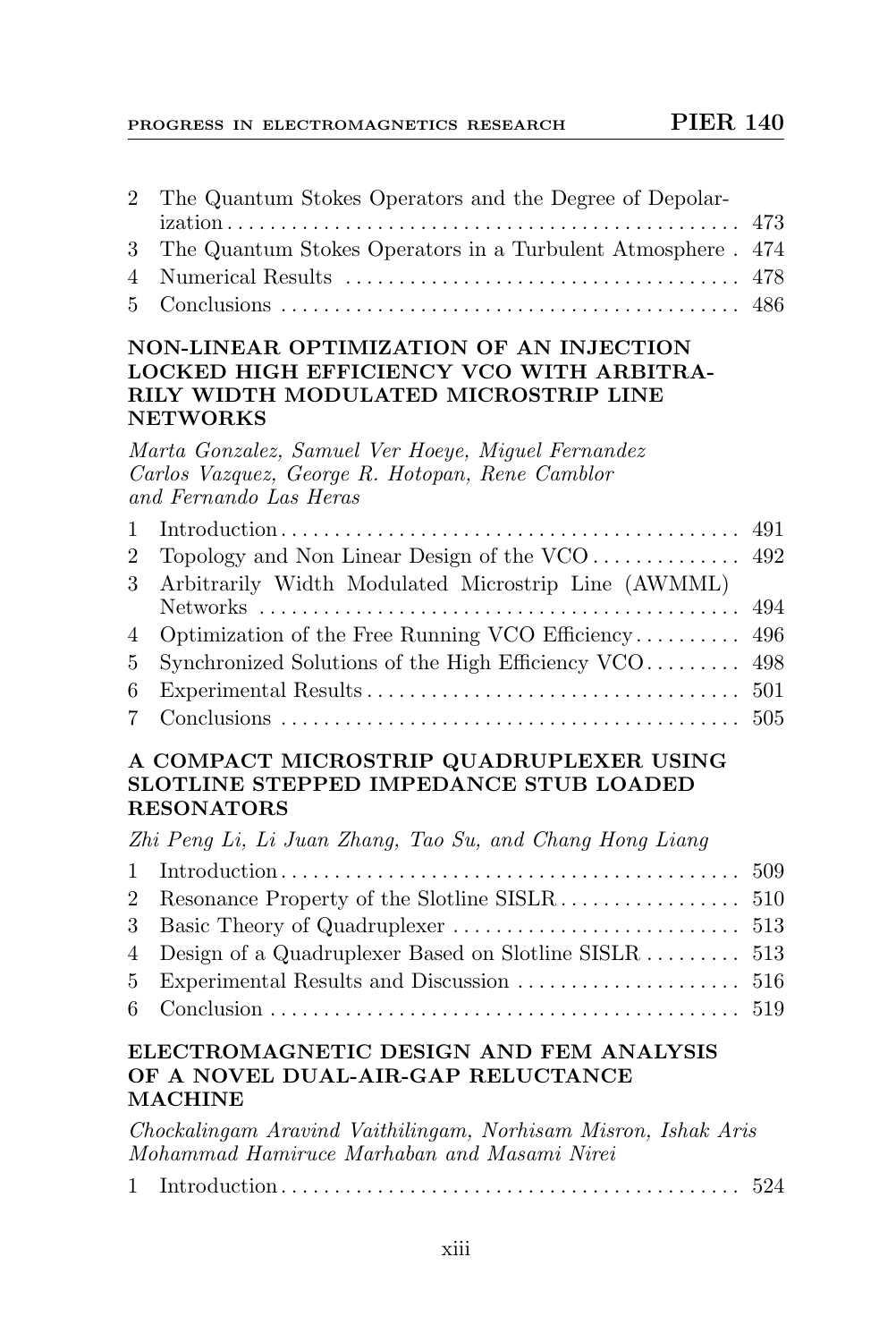# FINITE GROUND CPW-FED UWB ANTENNA OVER THE METALLIC CYLINDRICAL SURFACES

Rafal Lech, Wojciech Marynowski, and Adam Kusiek

# MODELING AND OPTIMIZATION RESEARCH FOR DYNAMIC TRANSMISSION PROCESS OF BALISE TELE-POWERING SIGNAL IN HIGH-SPEED RAILWAYS

Lin-Hai Zhao and Ying Jiang

| 2 Modeling and Simulation of the Dynamic Transmission |  |
|-------------------------------------------------------|--|
|                                                       |  |
|                                                       |  |
|                                                       |  |
|                                                       |  |
|                                                       |  |
|                                                       |  |

# CREATION OF SUPER-RESOLUTION NON-DIFFRAC-TION BEAM BY MODULATING CIRCULARLY POLA-RIZED LIGHT WITH TERNARY OPTICAL ELEMENT

Jingsong Wei, Yikun Zha, and Fuxi Gan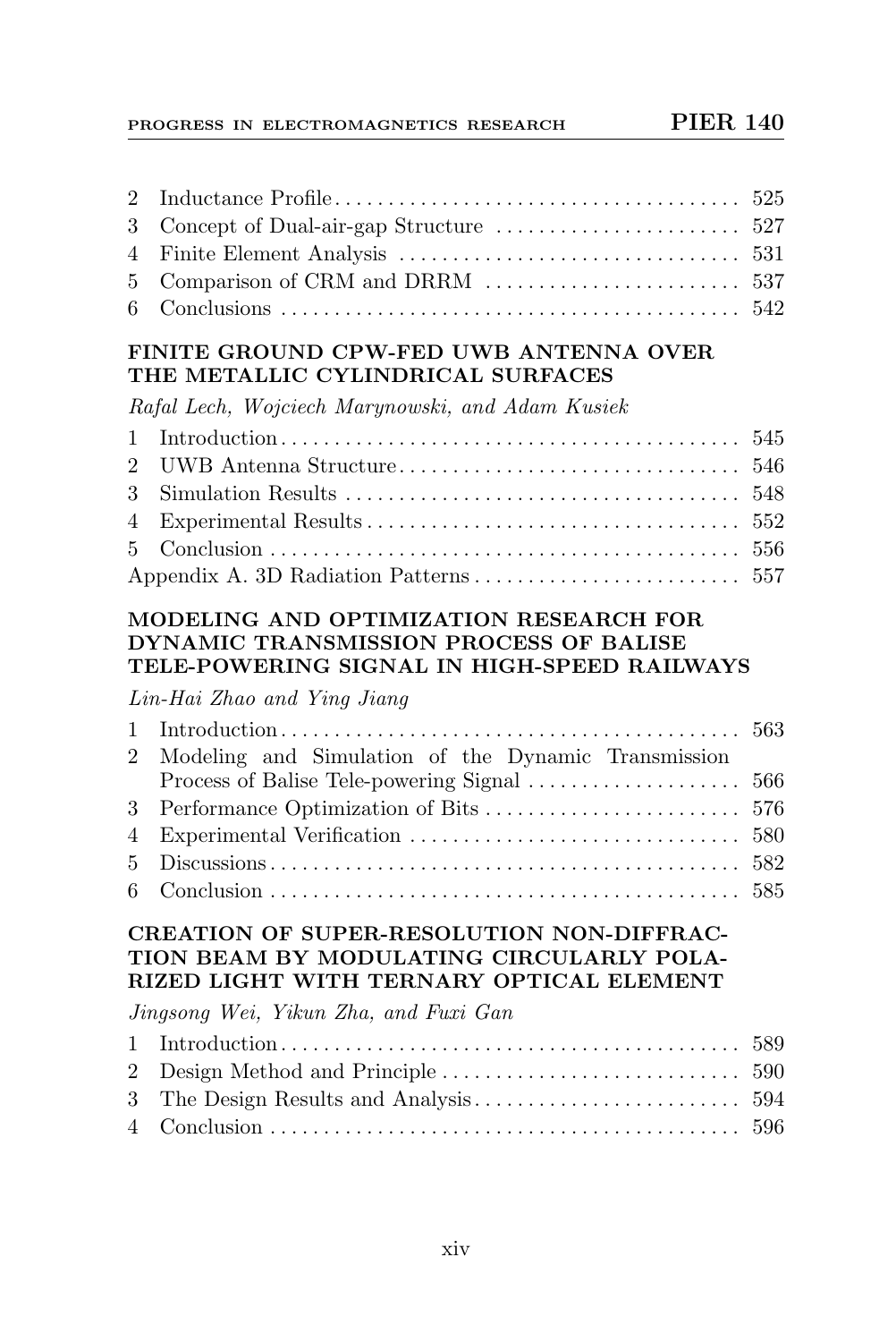# FEATURES OF THE GOUY PHASE OF NONDIFFRAC-TING BEAMS

Pablo Vaveliuk, Oscar Martinez Matos, and Gustavo A. Torchia

| 2 Structure of the Gouy Phase of Nondiffracting Beams  601      |  |
|-----------------------------------------------------------------|--|
| 3 Characteristics of the Gouy Phase of Nondiffracting Beams 604 |  |
|                                                                 |  |

#### A NEW EFIE METHOD BASED ON COULOMB GAUGE FOR THE LOW-FREQUENCY ELECTROMAGNETIC ANALYSIS

| Xiaoyan Y. Z. Xiong, Li Jun Jiang, Wei E.I. Sha, and Yat Hei Lo |  |
|-----------------------------------------------------------------|--|
|                                                                 |  |
|                                                                 |  |
|                                                                 |  |
|                                                                 |  |

#### FRACTAL KOCH MULTIBAND TEXTILE ANTENNA PERFORMANCE WITH BENDING, WET CONDITIONS AND ON THE HUMAN BODY

Mohd E. Jalil, Mohamad K. A. Rahim, Noor A. Samsuri Noor A. Murad, Huda A. Majid, Kamilia Kamardin and Muhamad A. Abdullah

# CIRCULARLY ARCED KOCH FRACTAL MULTIBAND MULTIMODE MONOPOLE ANTENNA

Daotie Li and Junfa Mao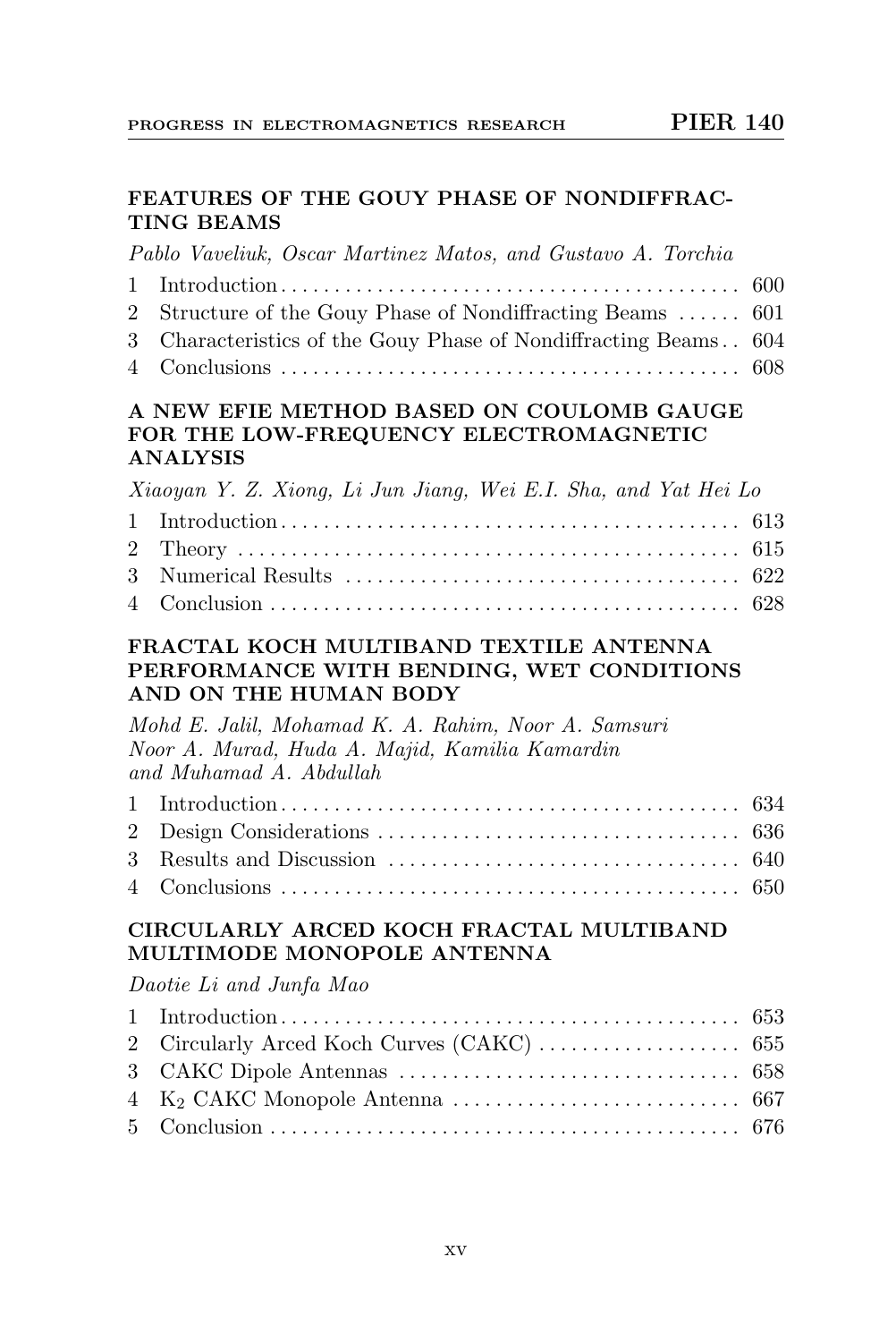# THE DESIGN OF AN OPTICAL TIME STEERED ANTENNA BASED ON A NEW INTEGRATED TRUE TIME DELAY UNIT

Amedeo Capozzoli, Claudio Curcio, and Giuseppe D'Elia

| 5 Design of the Array and Evaluation of the Beam Capabilities 696 |  |
|-------------------------------------------------------------------|--|
|                                                                   |  |
|                                                                   |  |
|                                                                   |  |
|                                                                   |  |

#### FAR-FIELD RECONSTRUCTION FROM NEAR-FIELD DATA ACQUIRED VIA A FAST SPHERICAL SPIRAL SCAN: EXPERIMENTAL EVIDENCES

Francesco D'Agostino, Flaminio Ferrara, Claudio Gennarelli Rocco Guerriero and Massimo Migliozzi

| 2 Nonredundant Representation of the Probe Voltage on a                           |  |
|-----------------------------------------------------------------------------------|--|
|                                                                                   |  |
|                                                                                   |  |
|                                                                                   |  |
| Appendix A. Evaluation of $R_{1,2}$ and $s'_{1,2}$ as Function of $\vartheta$ 728 |  |

#### THREE-DIMENSIONAL MICROMOTION SIGNATURE EXTRACTION OF ROTATING TARGETS IN OFDM-LFM MIMO RADAR

| Ying Luo, Qun Zhang, Chengwei Qiu, Song Li, and Tat Soon Yeo |  |
|--------------------------------------------------------------|--|
|                                                              |  |
| 2 M-D Effect in OFDM-LFM MIMO Radar  735                     |  |
| 3 Three-dimensional Micromotion Signature Extraction 742     |  |
|                                                              |  |
|                                                              |  |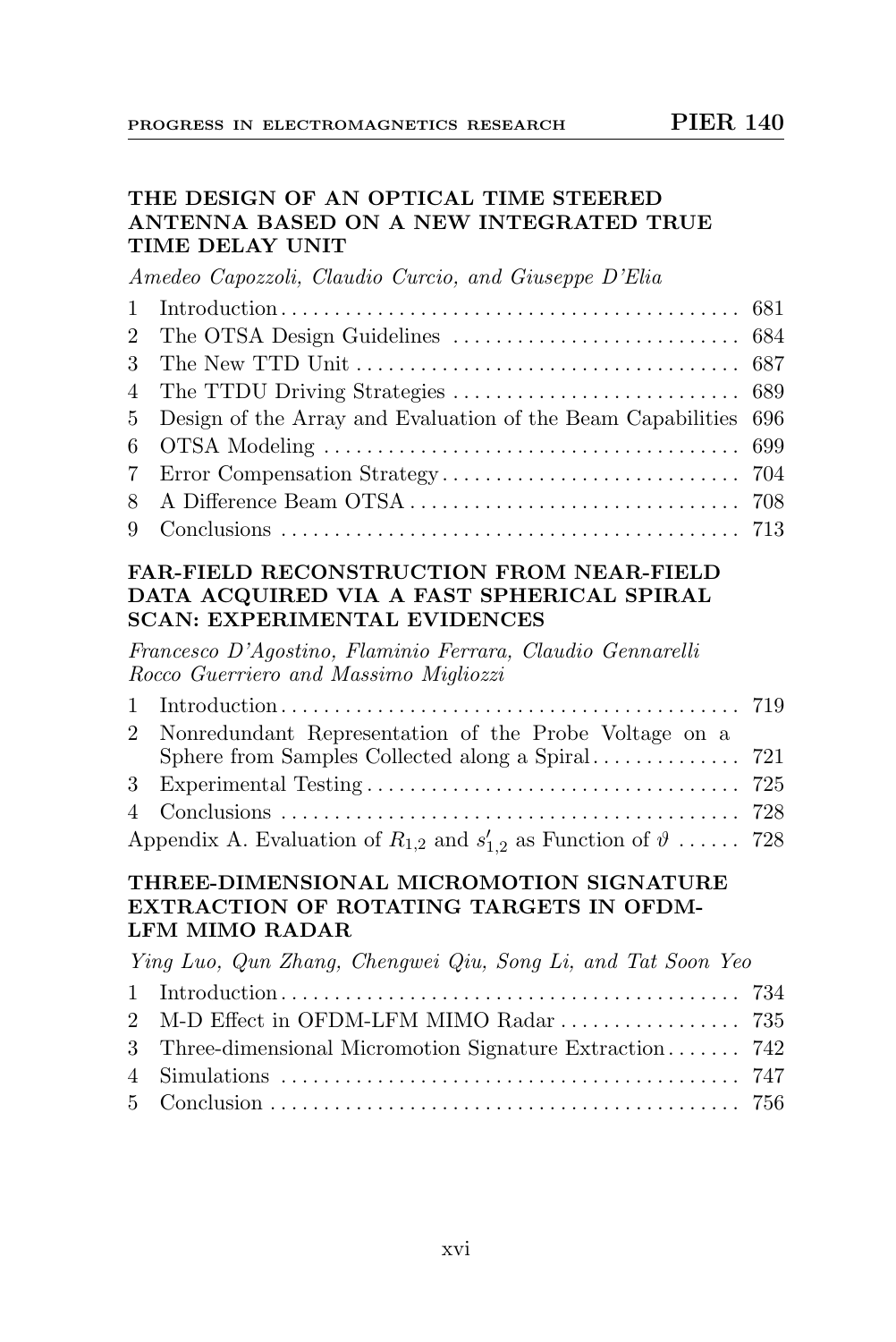# BODY-OF-REVOLUTION-ENHANCED IMAGING IN ULTRA-WIDEBAND SAR

Fu Lai Liang, Qian Song, Han Hua Zhang, Tian Jin and Zhi Min Zhou

#### MILLIMETER WAVE SUBHARMONIC MIXER IMPLE-MENTATION USING GRAPHENE FILM COATING

George Hotopan, Samuel Ver Hoeye, Carlos Vazquez Andreea Hadarig, Rene Camblor, Miguel Fernández and Fernando Las Heras

| 2 Topology and Design of the Millimeter Wave Subharmonic    |  |
|-------------------------------------------------------------|--|
|                                                             |  |
|                                                             |  |
| 4 Experimental Validation of the Graphene Based Subharmonic |  |
|                                                             |  |
|                                                             |  |

#### EXPERIMENTAL DETERMINATION OF THE PERFOR-MANCE OF RICE HUSK-CARBON NANOTUBE COM-POSITES FOR ABSORBING MICROWAVE SIGNALS IN THE FREQUENCY RANGE OF 12.4–18 GHz

Yeng S. Lee, Fareq Malek, Ee M. Cheng, Wei-W. Liu, Kok Y. You Muhammad N. Iqbal, Fwen H. Wee, Shing F. Khor, Liyana Zahid and Mohd F. B. H. Abd Malek